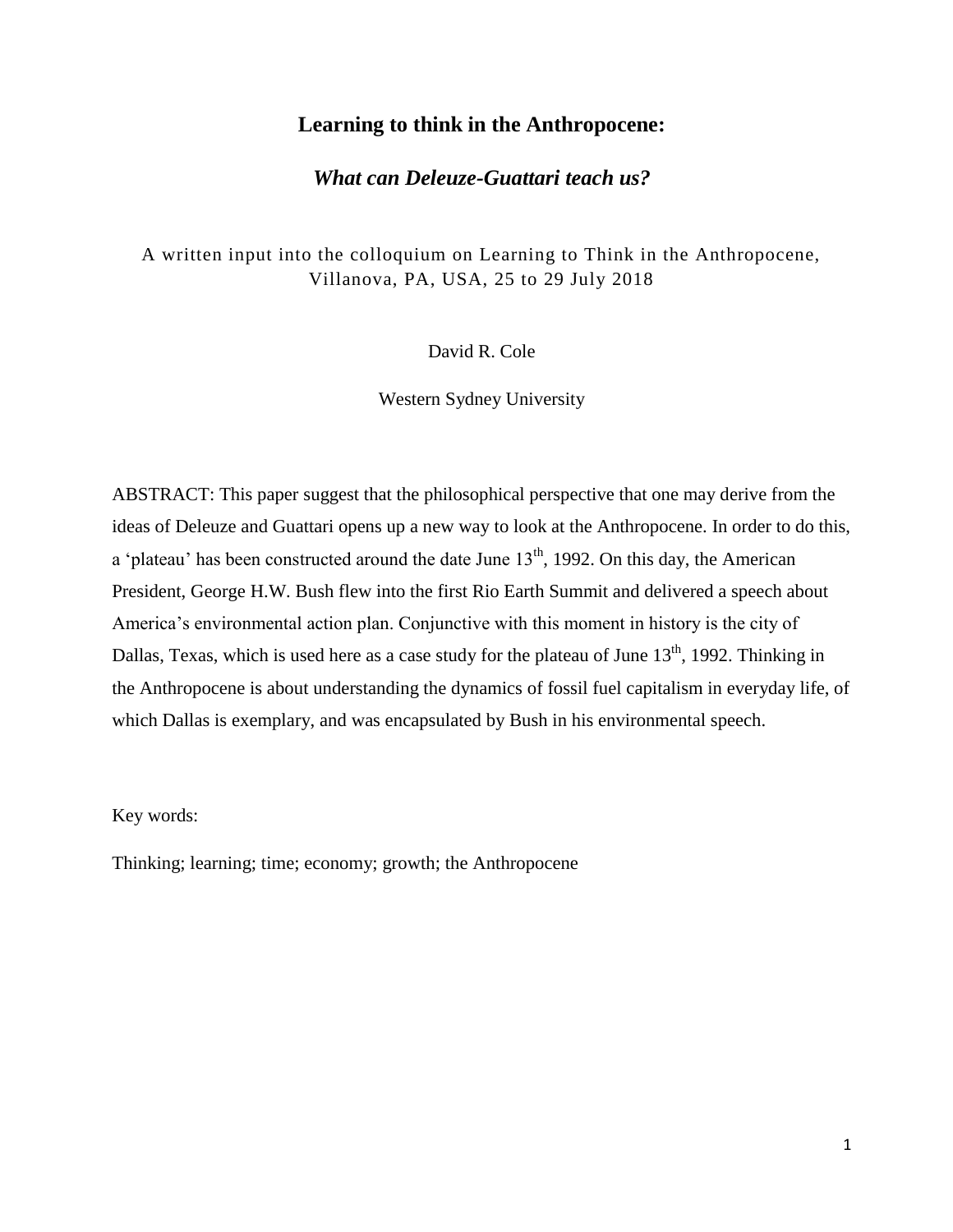# **June 13th, 1992**

*I think we are, and I think the record shows we are, the leading environmental nation in the world* …

(George H. W. Bush, 1992, online)

### **Introduction**

In this paper:

- 1) Deleuze's philosophical method lends itself to what I have called: 'critical-thinkingpractice' (Cole, 2017a), which is a means to get at the assumptions inherent in the current situation. Gilles Deleuze (1925-1995) was a French philosopher, who aimed to rewrite Western Philosophy, and in so doing refigure how and why it has gained such a preeminent place in the world. By rethinking crucial aspects of Western Philosophy such as subjectivity, agency, knowledge, and the truth; Deleuze sought to formulate a new philosophy, unburdened by the constraints of the past that come from the Western Canon, e.g., the mind/body divide.
- 2) 'Critical-thinking-practice' enables learning, which, as Deleuze (1994) describes it, can be aligned with nature and the unconscious (p. 165).
- 3) This specific combination of Deleuzian thinking and learning can enable a different approach to the Anthropocene, that is sketched out in this paper, and which will be elaborated with respect to: time; the economy; and growth. Rather than a strictly applied approach, the Deleuzian combination of thinking and learning does not enable an instrumental understanding of things, but encourages 'encounters' with what they are and what they might become.

I have made the case elsewhere that Deleuze and Guattari (1988) perform a type of immanent materialism (Cole, 2013; 2014) in *A Thousand Plateaus*, that mobilizes material ideas on planes of immanence, to construct conceptual ecologies around particular inquiries (Cole & Mirzaei Rafe,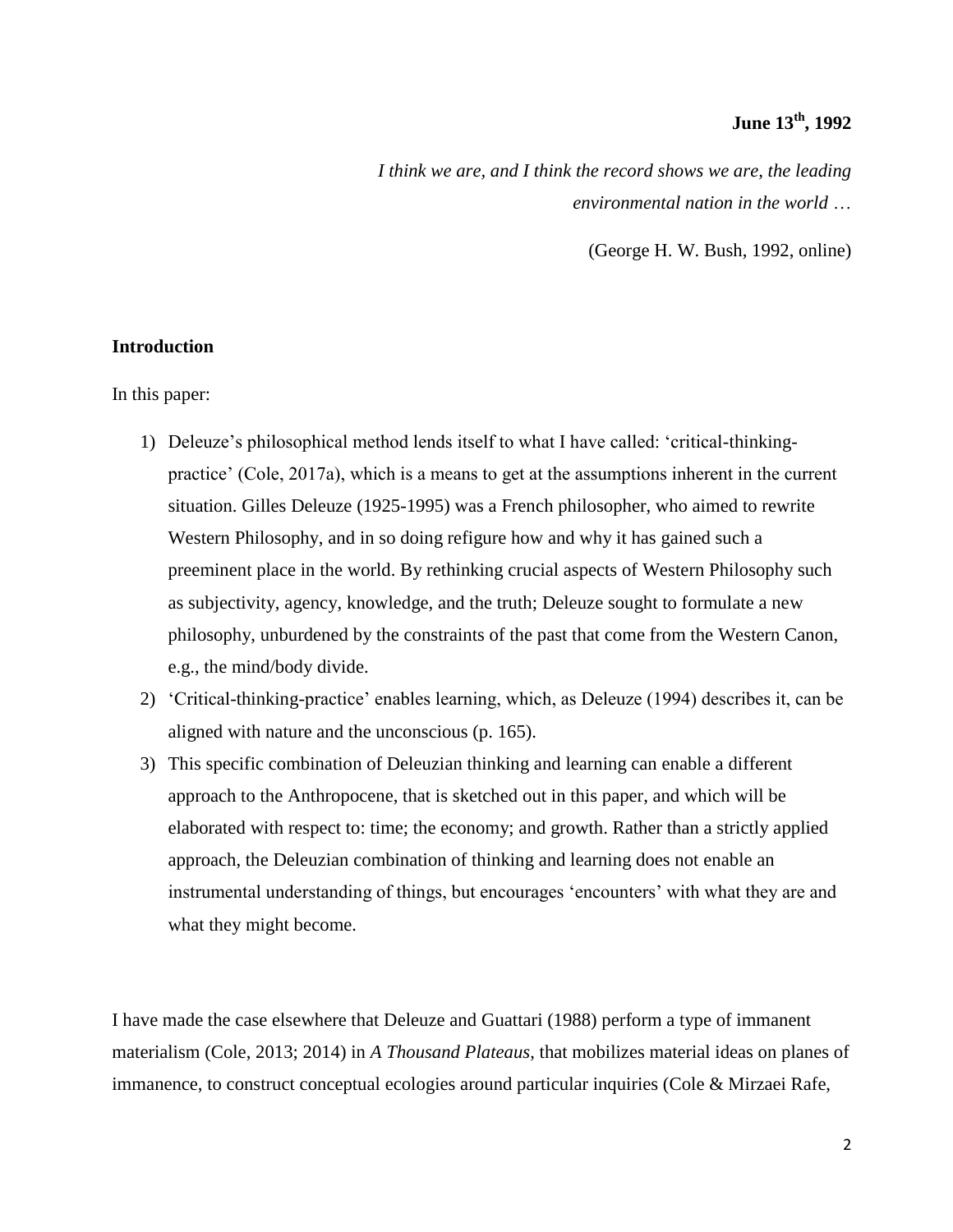2017); here figured through the Anthropocene, and in time, the economy, and growth. Felix Guattari (1930-1992) was a radical psychiatrist and Deleuze's major collaborator, together they extended Deleuze's philosophical project into the analysis of capitalism and its effects on the psyche. In *A Thousand Plateaus*, Deleuze and Guattari (1988) drew on the ideas of Gregory Bateson (1972), who suggested that all that we call 'thought' is the result of exchanges in information; it is an affective activity and physical interaction. Thus, fully mobilized, the image of thought from *A Thousand Plateaus* leads to a mode of becoming, in and through which thinking and learning are fused, directionality in learning is not tied to human-only-designated outcomes or pre-designed goals, but attends to an immanent plateau, here figured through the date, *June the 13th, 1992*, when George H.W. Bush claimed that the United States was the preeminent environmental nation in the world. Bush (1992) intended to take over the Earth Summit through American power, and ride rough shod over the specific ecological crises that the American way of life has created, is creating, and will continue to create as other nations emulate the American way of life. The truth is that in 1992, the boundary line for the Anthropocene had already been crossed. Enough CO<sub>2</sub> had been released into the atmosphere to cause irreversible climate change. Bush was in fact both defending and creating the mythology of globalization, that the human, through the figure of 'the American way of life' could save the world, which in fact it was precisely destroying at that moment, before, and ever since, through fossil fuel capitalism (Malm, 2016). Malm's analysis of fossil fuel capitalism is an important complement to the approach taken here, as it shows the deep connections between capitalist accumulation and climate change over time. The difference in this article and its approach, is that the philosophical, psychic and everyday connections are also figured between history and climate change. The first aspect of this selfreciprocating, anthropocentric death-loop I will attend to is time.

#### **1) Time and the Anthropocene**

The third plateau of *A Thousand Plateaus* is dated: 10,000 B.C. This date marks the beginning of the Holocene, and a change in the environmental conditions that enabled the rise of human civilization. I have suggested that the human drives that have been apparent since the beginning of the Holocene have created the Anthropocene, and are constituted by four dimensions that go back to the hominids that preceded *Homo sapiens*, and represent two and half million years of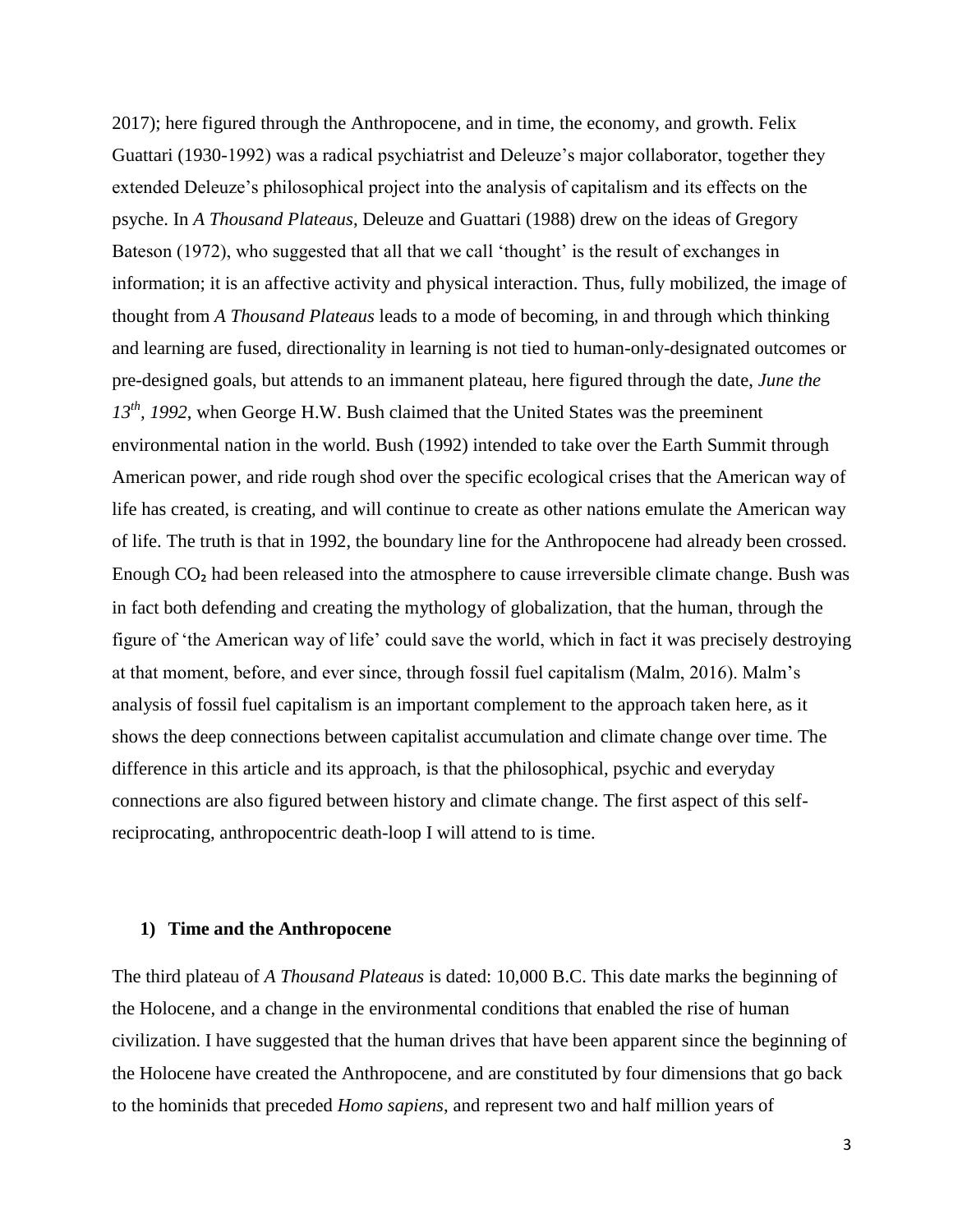evolution: 1) Tool-enhancement; 2) the Carbon-trail; 3) the Phallocene; and, 4) Atomic-time (Cole, 2017b). Tool-enhancement and the Carbon-trail were already part of the human constitution at the beginning of the Holocene, the Phallocene and Atomic-time were to follow, as sedentary societies were invented, human civilizations developed that dominated domestic populations through division, other human populations through war, and nature through centralised resource exploitation. The first lesson that we derive from the Deleuzian analysis of the Anthropocene and these 4 dimensions, is that there are multiple times running through the present situation, the plateau of June  $13<sup>th</sup>$ , 1992, when George H.W. Bush claimed that the American way of life was unassailable, and as encapsulated by the city of Dallas. The concept of a multiplicity is central to this paper, and which Deleuze (1994) derived from the mathematician Riemann (p. 182), who distinguished between discrete and continuous multiplicities, but to which Deleuze ascribed a purely philosophical status by replacing the metaphysical concept of substance from Aristotle (ibid.) with process conceptual architecture, and as multiple syntheses of time. The multiplicity of time from Deleuze (1994) restructures spacetime, and makes agency possible given the repetitious and seemingly unassailable mechanics of fossil fuel capitalism as presented by the everyday reality of the Anthropocene.

The first synthesis of time from Deleuze (1994) is *habit*. Habits are often passive, unconscious, yet according to this schema for learning and thought from Deleuze can be attended to and recalibrated. Of course, it is hard to change one's habits, as they are often embroiled within structures that we cannot alter. For example, in Dallas one is obliged to habitually take one's car to drive to the shopping precinct, to go to work or college, or to do anything outside of one's house, as public transport is limited, electric cars are unaffordable, making one's daily habits part of climate change, as they add to the release of  $CO<sub>2</sub>$  into the atmosphere. The second synthesis of time from Deleuze is *memory*. Deleuze (1994) principally derived his notion of the synthesis of time through memory from Bergson and Proust; it is an expanded but specific, literaryphilosophical concept of memory, and represents a harnessing of memory away from a personalised, interior, subjective memory that only focuses on one's life story (which is of course still important). Dallas is a non-place (Augé, 2008), a globalized erasure of memory of what went before on the American plains, and yet productive of exactly the American way of life which George H.W. Bush claims will fix the environmental crisis.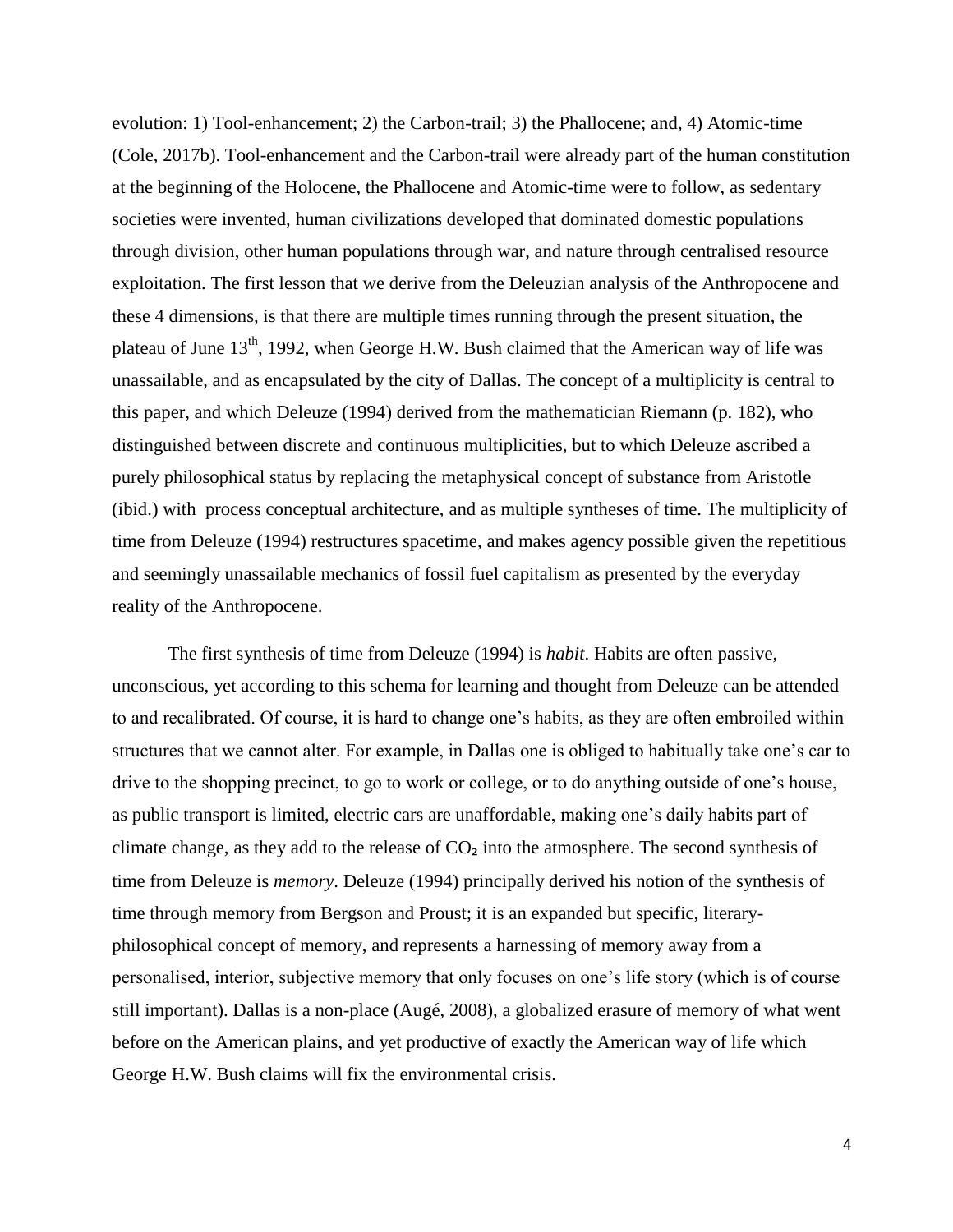The third synthesis of time from Deleuze is *the new*. This is the most complex synthesis of time, and is different from merely coming up with new ideas. One way to think of the three syntheses is as present, past and future, even though these dimensions of and in the three syntheses do intermingle, perhaps most obviously in the production of the new. In terms of Dallas as exemplary of the American way of life in the Anthropocene, one could imagine a greener city, with electric cars, solar and wind power, good, clean public transport, and a way of life not dependent on fossil fuel capitalism. However, it is clear that this set of new thoughts about Dallas will not be realised without enormous political-social will to challenge the status quo, and an entirely new economic model to guide the Dallas lifestyle away from  $CO<sub>2</sub>$  release. This is why the economy has to be attended to in this critical-thinking-practice approach to the Anthropocene.

#### **2) The economy and the Anthropocene**

Deleuze and Guattari (1984; 1988) do not give an economic model for sustainability or, indeed, survival in the Anthropocene. Rather, one can use their philosophy to reanalyse today's economic model, and, in the context of this article, apply it to Bush's statements in 1992 and Dallas. Firstly, economics, figured as a human activity based on exchange of a monetary form may be questioned as being multiple and not only human. Deleuze and Guattari's (1988) work is concerned with introducing new elements, non-human, natural and unconscious, into any one stream of thought such as economics, and as such they effect a kind of connective yet fragmenting synthesis, that Guattari (1996) himself called 'ecosophy'. "… [A]n ecosophy is a philosophical worldview or a system inspired by our living conditions in the ecosphere," (Levesque, 2016, p. 512). Ecosophy is a complementary approach to the one taken here, in that the critical-thinking-practice and immanent material inquiry forms conceptual ecologies around the objects of investigation. However, ecosophy can have the unfortunate side-effect of downplaying the human role in environmental matters, and as such could misunderstand the effects, for example, of capitalism. In *Anti Oedipus*, Deleuze & Guattari (1984) give a relatively straightforward account of the rise of capitalism, developed from the notion of synthesis that is central to the analysis of time, and which includes elements of ecosophy. In the first case, **connective syntheses** work to join bodies and communities to create filiation, as one may be seen in pre-modern communities. In this state of connective syntheses, one is closer to nature and community, because of the unbroken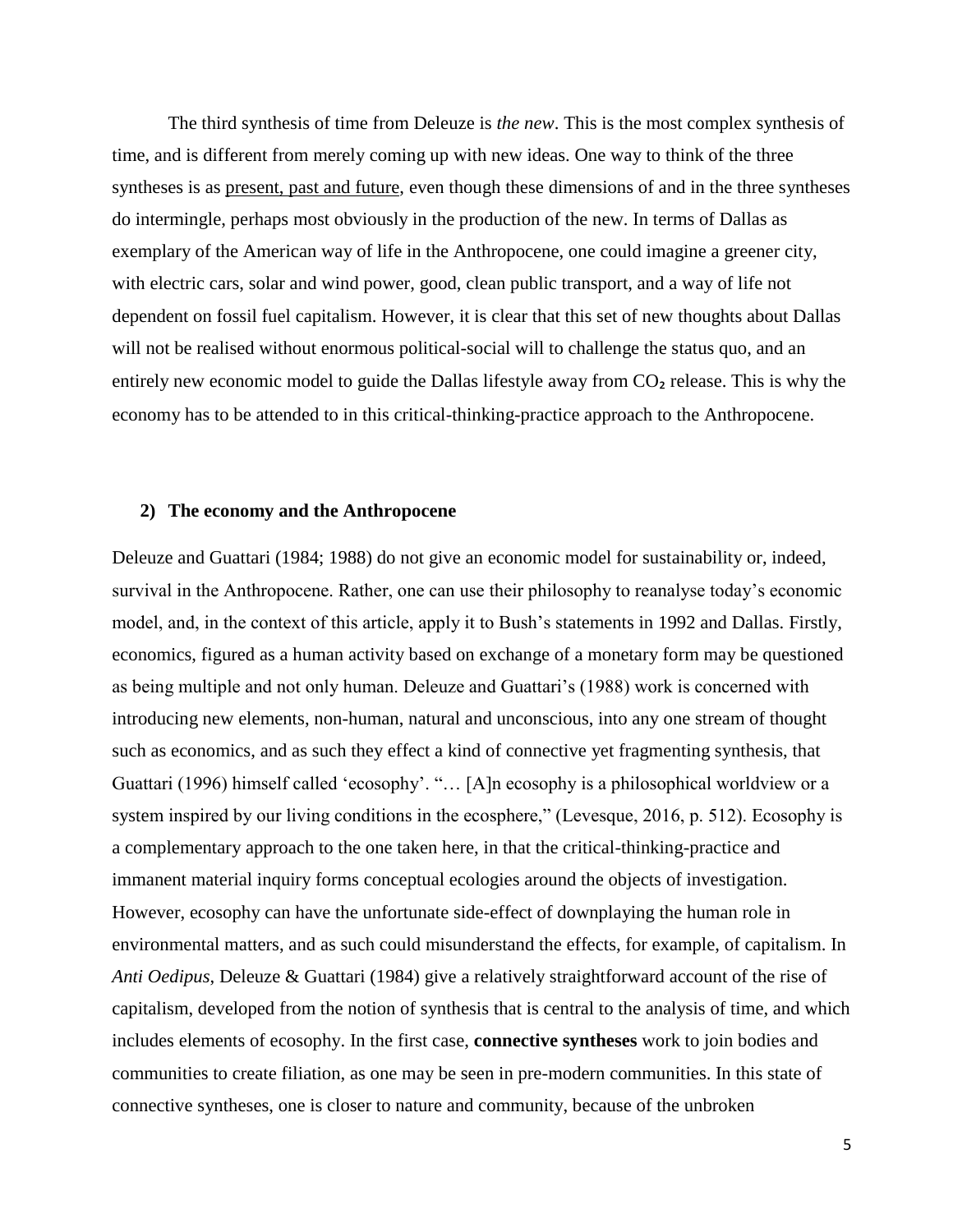connectedness in thought, and the relative freedom of the under-developed ego and super-ego (Deleuze & Guattari, 1984, p.20) to not become lodged in simple, repetitive, possessive, or sedentary thought. In the second stage, characterized by **disjunctive syntheses**, top down power structures such as the early state, patriarchy, feudalism, and the worship of a King or a transcendental God are introduced. Power is no longer distributed immanently in the nomadic act of becoming, but dispensed through royal favour or top down mechanisms, via codes, edicts and decrees that organize a predominantly slave population. In the third stage, capitalism introduces **conjunctive syntheses**, which is about producing surplus value through and by joining decoded flows, for example, by uniting commodities and finished products with their markets through sales. It is through this very act of conjunction that capitalism is able to absorb previous societies, values, ways of life, and, for example, George H.W. Bush was able to claim:

> "A growing economy creates the resources necessary for environmental protection, and *environmental protection makes growth sustainable* over the long term …" (Bush, 1992, online) *emphasis added*.

In a place such as Dallas, this claim could seem to be feasible. Dallas is a boom-town, with a growing economy and population, expanding endlessly across the Texan plain. Large populations of immigrants have come to Dallas, and they are usually able to establish a better standard of living for themselves and their families than before. Hence, one could state that having an open market has benefitted Dallas, perhaps also enabling scientific research into climate change solutions. However, science has to be connected to other areas of study to rethink nature and the unconscious as part of a *Deleuze-Guattari* (1984; 1988) approach to the 'wicked' problem of manmade climate change and the questioning of the conjunctive synthesis of capitalism. As a result, the very logic of our thinking has to turn away from the primary concern of and in conjunctive economics, as has been expressed, for example, by Bunge (1998):

> The economic approach to everything social homogenizes and flattens social science by reducing all social relations to exchanges, and all goods and bads to commodities, without regard to their specific functions. The approach does not and cannot work for families or clubs, schools or hospitals, scientific laboratories or artist's ateliers, churches or charities,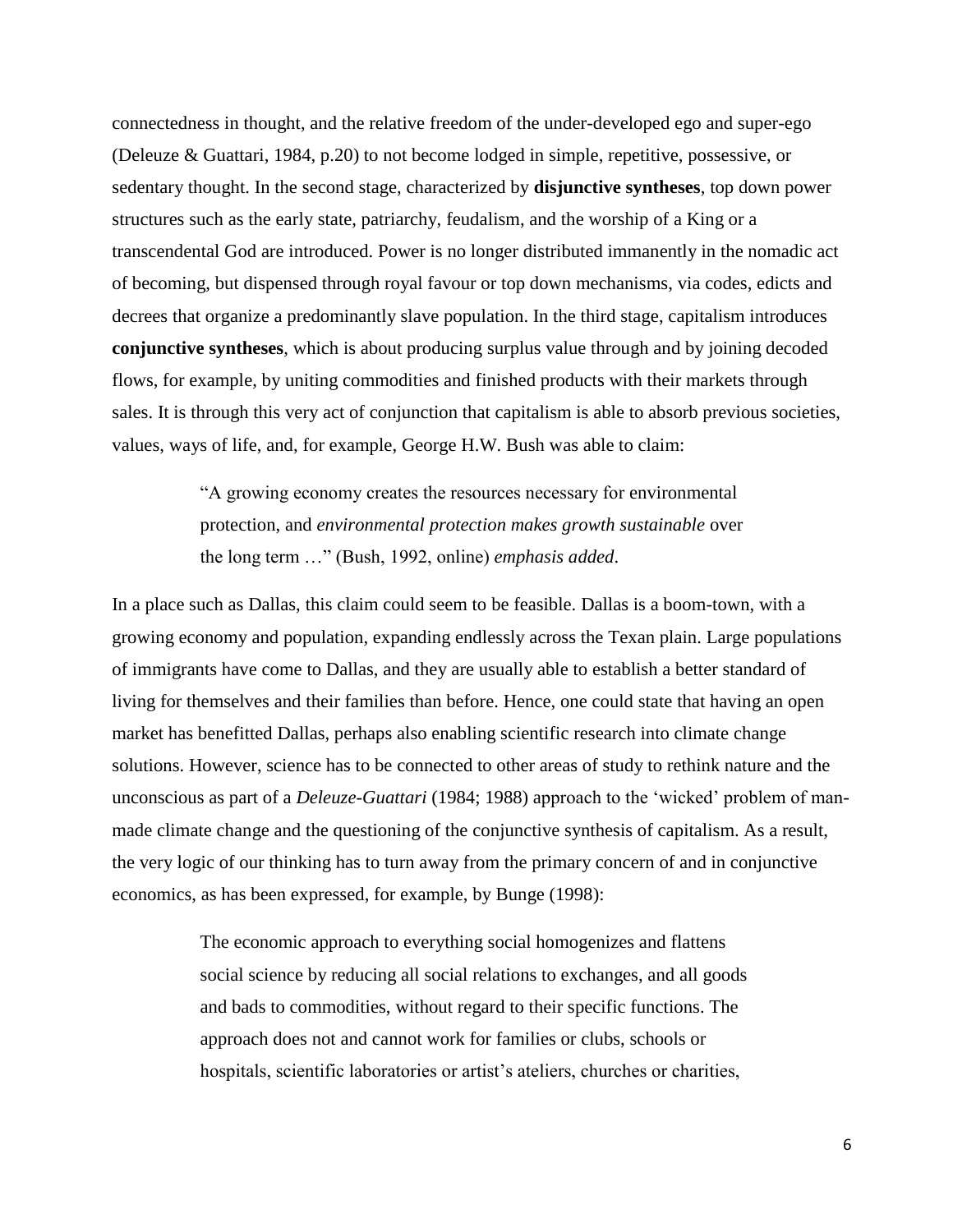political parties or government departments, police stations or court rooms. (p. 89)

Of course, there are different types of economics, and these differentials in capital, finance, cash, credit and debt set up and maintain a complex set of axioms and values, perhaps only understood by central bankers, and that only become apparent when the system collapses before recalibrating, as happened with the Global Financial Crisis (GFC) in 2008 (Cole, 2012). Consequently, the future of capitalism (and its possible demise) is not as important as the ways in which it continues to adapt, recalibrate and reveal the immanent levels of its functioning, such as the mantra and necessity of *growth*.

#### **3) Growth in the Anthropocene**

This paper creates couplets of [habit-connective] [memory-disjunctive] and [the new-conjunctive]. In turn, these syntheses produce a mode of growth (see Table one), which has become a central consideration of economic forecasting, whether positive or negative. Growth in the economic sense refers to how profits will be made (or lost), for example, in locations such as Dallas, where an increasing population, favourable economic conditions (e.g., low tax), and generally good (fossil fuel) infrastructure and governance, point to the probability of economic growth. The point of the analysis of growth from Deleuze and Guattari (1984; 1988), is that it not only economic, but that it is multiple and synthetic, and that it does not fall prey to the tendency to revert back to 'natural' growth as deep ecology or a pure ecosophy tends to do (Guattari, 1996), or to an entirely controlled economy, such as in a socialist state would suggest, which takes out non-human elements of growth. One could argue that the inter-related picture of growth from Deleuze-Guattari (1984; 1988) as presented in this paper, more closely follows the way in which synthesis connects time, the economy and growth, and avoids the romanticism of pure nature, or imposed notions embedded in the ideology of human-only understanding with respect to how growth works (Table one).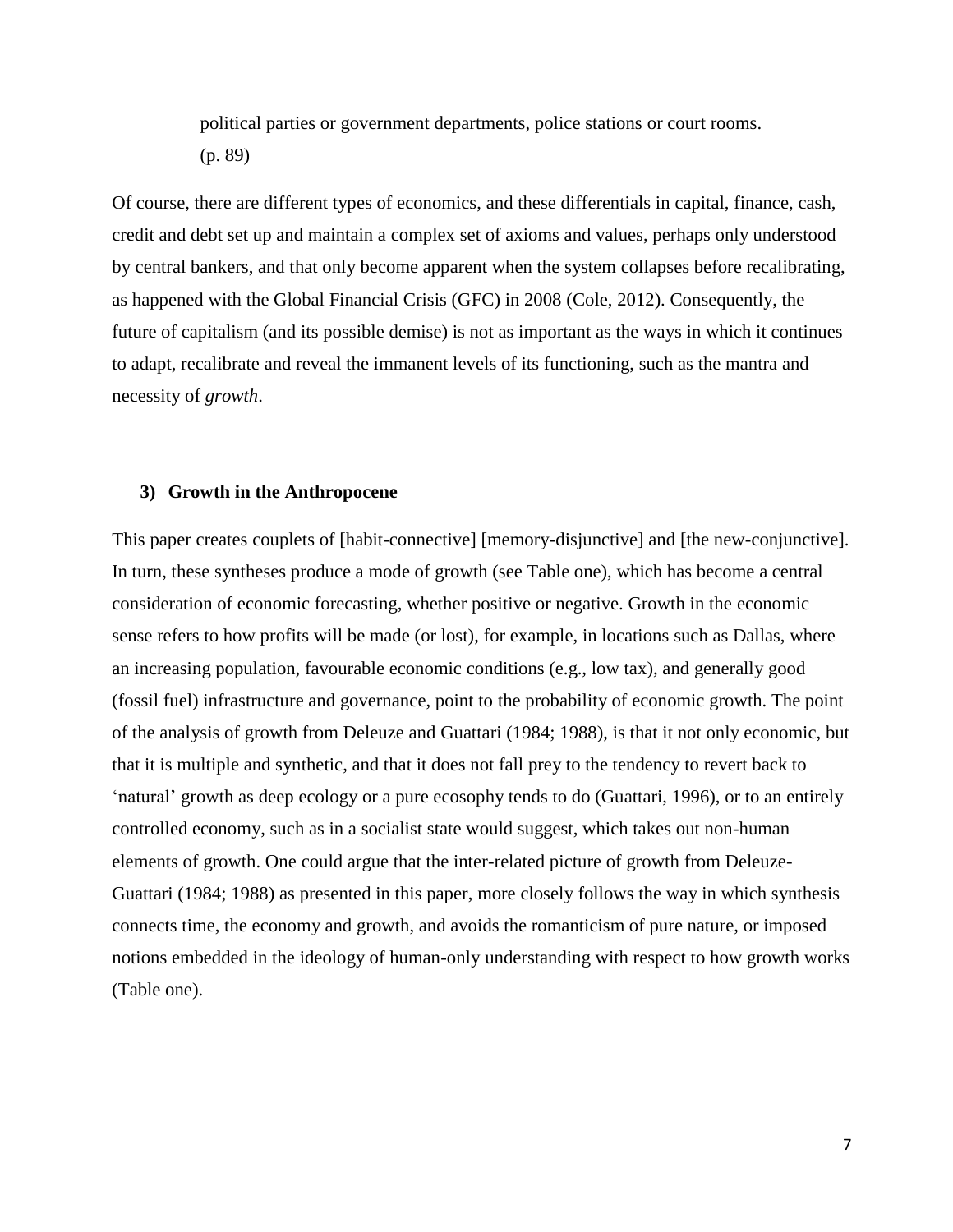| <b>Time</b>        | <b>Economy</b> | Growth                        |  |
|--------------------|----------------|-------------------------------|--|
| Habit-present      | Connective     | Lateral-immanent-hidden       |  |
| Memory-past        | Disjunctive    | Transcendental-affirmative-   |  |
|                    |                | dislocated                    |  |
| The new-the future | Conjunctive    | The actual-empirical-combined |  |

*Table one*. The map of syntheses and the consequences for growth from Deleuze-Guattari (1984; 1988)

In Dallas, economic growth is palpable. The highways are full of cars, there is a general buzz in terms of the movement of people, the construction of new businesses, housing, roads, amenities and enormous evangelical churches. This is exactly the type of economics and growth that George H.W. Bush was talking about, and underpins the mechanics of fossil fuel capitalism. However, there is also growth that is hidden, immanent and lateral (Table one); it is the darker, negative side to the spread of nodal cities such as Dallas, which are adding to the reality of man-made climate change without respite. This analysis of growth from Deleuze-Guattari undercuts statements from George H.W. Bush in 1992:

> "Twenty years ago some spoke of the limits to growth, and today we realize that growth is the engine of change and *a friend of the environment*. Today an unprecedented era of peace, *freedom and stability* makes concerted action on the environment possible as never before…" (Bush, 1992, online) *emphasis added.*

The era of peace, freedom and stability that George Bush was referring to was the fall of Russian Communism. Therefore, under the rule of unfettered global capitalism, and in particular, fossil fuel capitalism; the idea here is that the USA will steer the world to increased and better environmental protection with a flourishing economy that maximizes growth paying for such protection. Given this thesis, places such as Dallas should be shining lights of environmental protection, and examples for the rest of the world to follow. However, the *opposite is true*. The point is to realise that economic growth is not the answer to environmental matters, and to consequently orchestrate a new image of thought that questions the logic of fossil fuel capitalism, and one that suggests new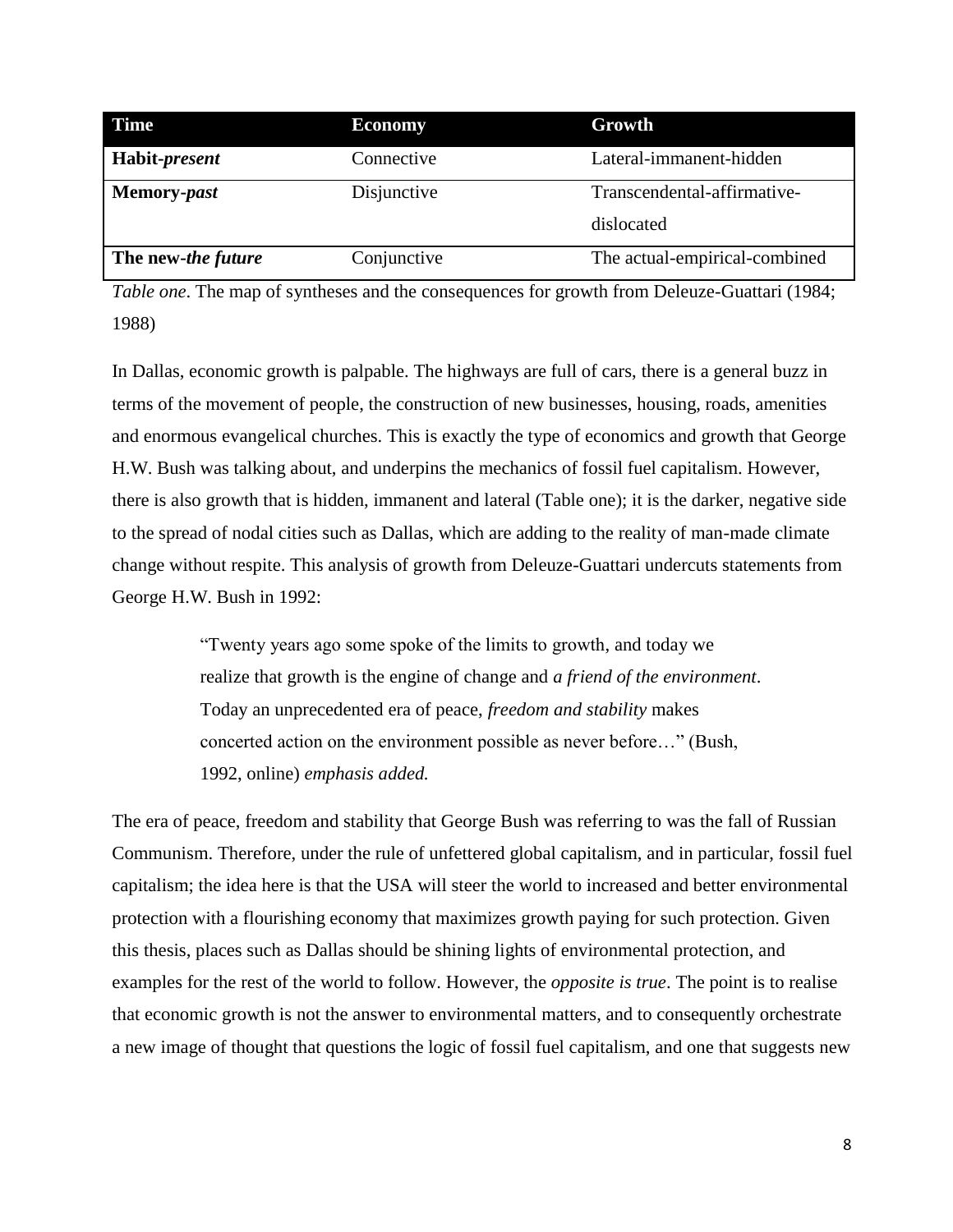paths that leads us down different routes away from the domination of the fossil fuel economy. As Deleuze and Guattari (1994) have expressed it:

> To think is to experiment, but experimentation is always that which is in the process of coming about—the new, the remarkable and the interesting. … The new, the interesting, are the actual. The actual is not what we are but, rather, what we become, what we are in the process of becoming—that is to say, the Other, our becoming-other.

> > (pp. 111–112, translation modified by Ronald Bogue)

To think in the Anthropocene is according to Deleuze-Guattari therefore about enacting the path to a non-carbon future as experimentation (the new). We do not know exactly how or when this path will come about, as it is part of 'the new' clashing with now as the future, and of course, fossil fuel capitalism will appropriate and exploit the new as its own. Deleuze (1994) was insistent that his approach lends itself to metaphysics, and as a secular thinking practice, this metaphysics draws on and adds to the analysis of the syntheses of the Anthropocene as the virtual, intensive and actual (Table two):

| <b>Time</b>        | <b>Economy</b> | Growth                 | <b>Thinking practice</b> |
|--------------------|----------------|------------------------|--------------------------|
| Habit-present      | Connective     | Lateral-immanent-      | Virtual                  |
|                    |                | hidden                 |                          |
| Memory-past        | Disjunctive    | Transcendental-        | Intensive                |
|                    |                | affirmative-dislocated |                          |
| The new-the future | Conjunctive    | The actual-empirical-  | The actual               |
|                    |                | combined               |                          |

*Table two*. The map of syntheses, growth, and thinking practice in the Anthropocene.

Thought still happens according to Deleuze - it is just not contained or controlled in a human-only mode of 'consciousness raising' or simple emancipation, as could happen in dialectical or simply critical approaches to the Anthropocene. In other words, Deleuze's (1994) differential ontology works through stripping thought away, until we are left closer to what is real, for example, as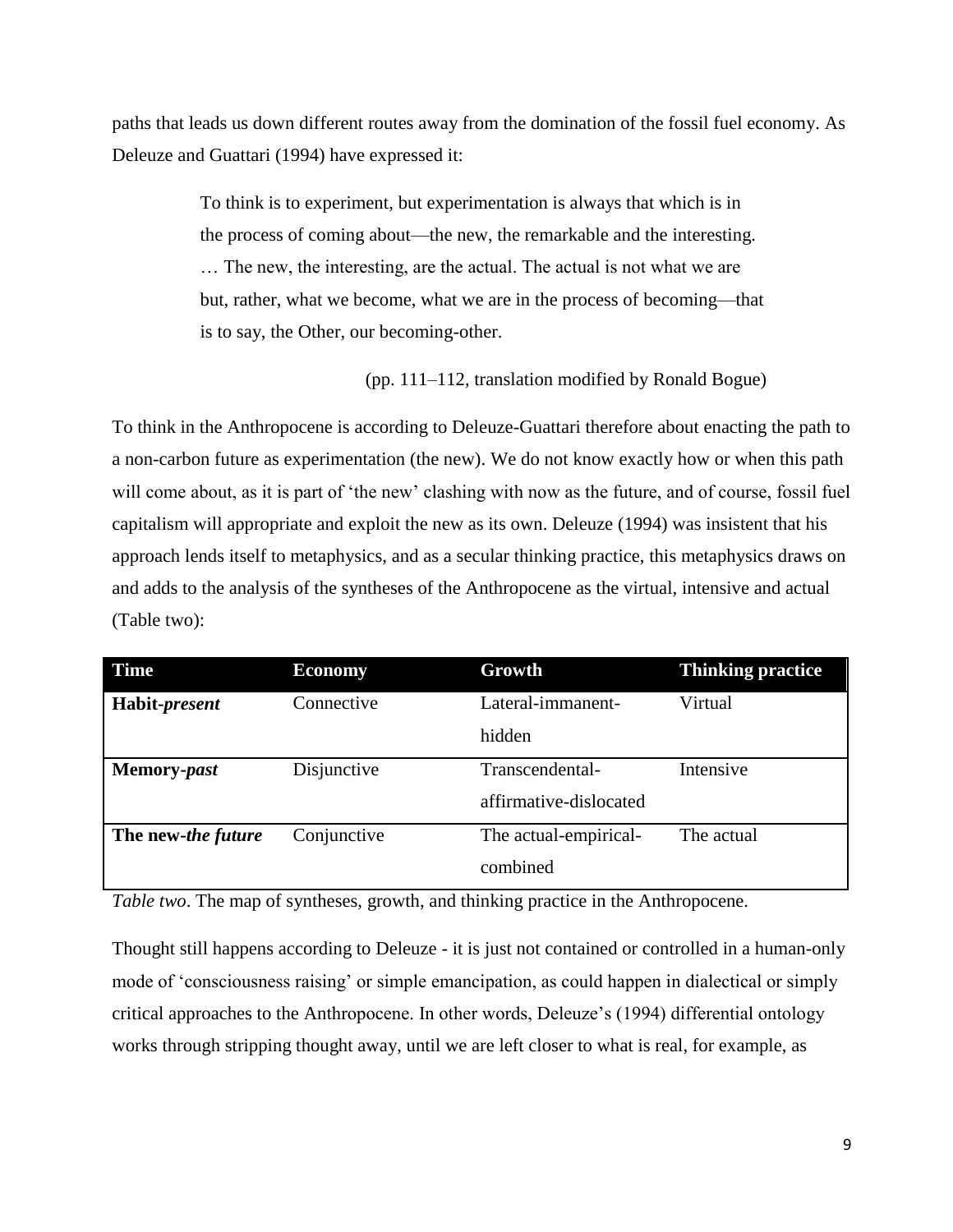exemplified by the plateau of June  $13<sup>th</sup>$ , 1992, and the multiple through-lines of everyday life in the city of Dallas under fossil fuel capitalism.

#### **Conclusion(s)**

In reality, the through-lines of this paper are inter-linked and connected, which often makes them hard to think clearly or separately, and why there are no easy solutions to the integrative problematics of climate change and thinking in the Anthropocene. What is certain is that the nihilism of manmade climate change is connected to the instinctual human drives which permeate economics and growth, and have become irremovably embroiled in the everyday life (Cole, 2013; 2017b), the ontology of a city such as Dallas, Texas, and which underpinned the rhetoric of George H.W Bush. This mode of nihilism engendered the type of statements about Man as made by the philosopher-poet E.M. Cioran (1992):

> "...those who know what it means to be Man long to be anything but. If I could, I would choose every day another form, plant or animal, I would be all the flowers one by one. … Let me live the life of every species, wildly and un-self-consciously, let me try out the entire spectrum of nature, let me change gracefully, discreetly, as if it were the most natural procedure. How I would search the nests and caves, wander the deserted mountains and the sea, the hills and the plains! Only a cosmic adventure of this kind, a series of metamorphoses would reawaken in me the desire to become Man again. If the difference between Man and animal lies in the fact that the animal can only be an animal whereas man can also be not-man - that is, something other than himself - then I am not-man." (pp. 68-9).

The through-line of despair and disowning the achievements and being of Man is held out by Deleuze-Guattari (1984; 1988) as one of many ways in which the future will unfold as fully implicated and involved with the dynamics of the past and present. In a parallel manner to the speculative metaphysics of Alfred North Whitehead, the point of applying the philosophy of Deleuze-Guattari to the reality of the Anthropocene as a thinking practice and immanent materialism is to maintain the possibility of thought in this context. As such, the analysis of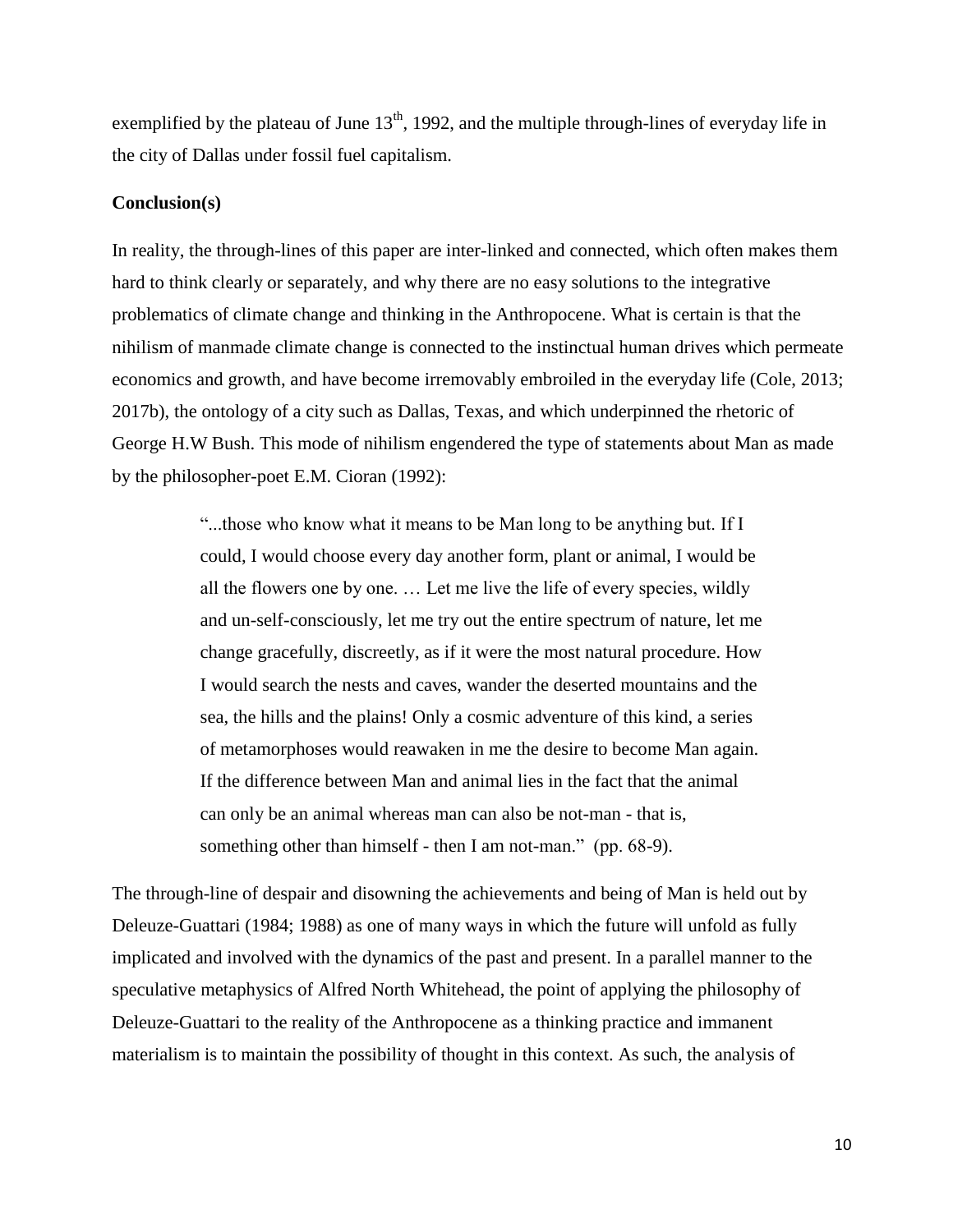thought in this paper is a strategy for the continued will to power in the light of enormous (negative) anthropocentric odds:

> From this perspective, even the most extreme of 'moral' phenomena, the 'ascetic priest', remains a manifestation of an immanently conceived 'will', albeit as a 'will to nothingness' (Nietzsche, 2006, III: 28, p.128/ 1967-77, 5, p.412). As Nietzsche insists, "man still prefers to will nothingness than not will" (ibid).

#### **References**

Augé, M. (2008). *Non-places: An introduction to supermodernity*. New York: Verso

Bateson, G. (1972). *Steps to an ecology of mind*. Chicago, IL: University of Chicago Press

- Bunge, M. (1998). *Social science under debate*. Toronto: University of Toronto Press.
- Bush, H.W. (1992). Excerpts from speech on environmental action plan. Online resource: [http://www.nytimes.com/1992/06/13/world/the-earth-summit-excerpts-from-speech-by](http://www.nytimes.com/1992/06/13/world/the-earth-summit-excerpts-from-speech-by-bush-on-action-plan.html)[bush-on-action-plan.html](http://www.nytimes.com/1992/06/13/world/the-earth-summit-excerpts-from-speech-by-bush-on-action-plan.html) accessed 20/12/2017.
- Cioran, E.M. (1992). *On the heights of despair* (I. Zarifopol-Johnston, Trans.). Chicago & London: Chicago University Press. (Original work published 1934).
- Cole, D.R. (Ed.). (2012). *Surviving Economic Crises through Education*. New York & Geneva: Peter Lang.
- Cole, D.R. (2013). *Traffic Jams: Analysing everyday life using the immanent materialism of Deleuze & Guattari*. New York: Punctum Books.
- Cole, D.R. (2014). *Capitalised Education: An immanent materialist account of Kate Middleton*. Winchester: Zero Books.
- Cole, D.R. (2017a). Unmaking the Work of Pedagogy though Deleuze and Guattari. *Encyclopaedia of Philosophy of Education and Theory*, Singapore, 1-6. Online prepublication: https://link.springer.com/referenceworkentry/10.1007/978-981-287-532-7\_67-1
- Cole, D.R. (2017b). Black sun: The singularity at the heart of the Anthropocene. Online publication at IIRAORG.com:<https://iiraorg.com/2017/07/31/first-blog-post/>